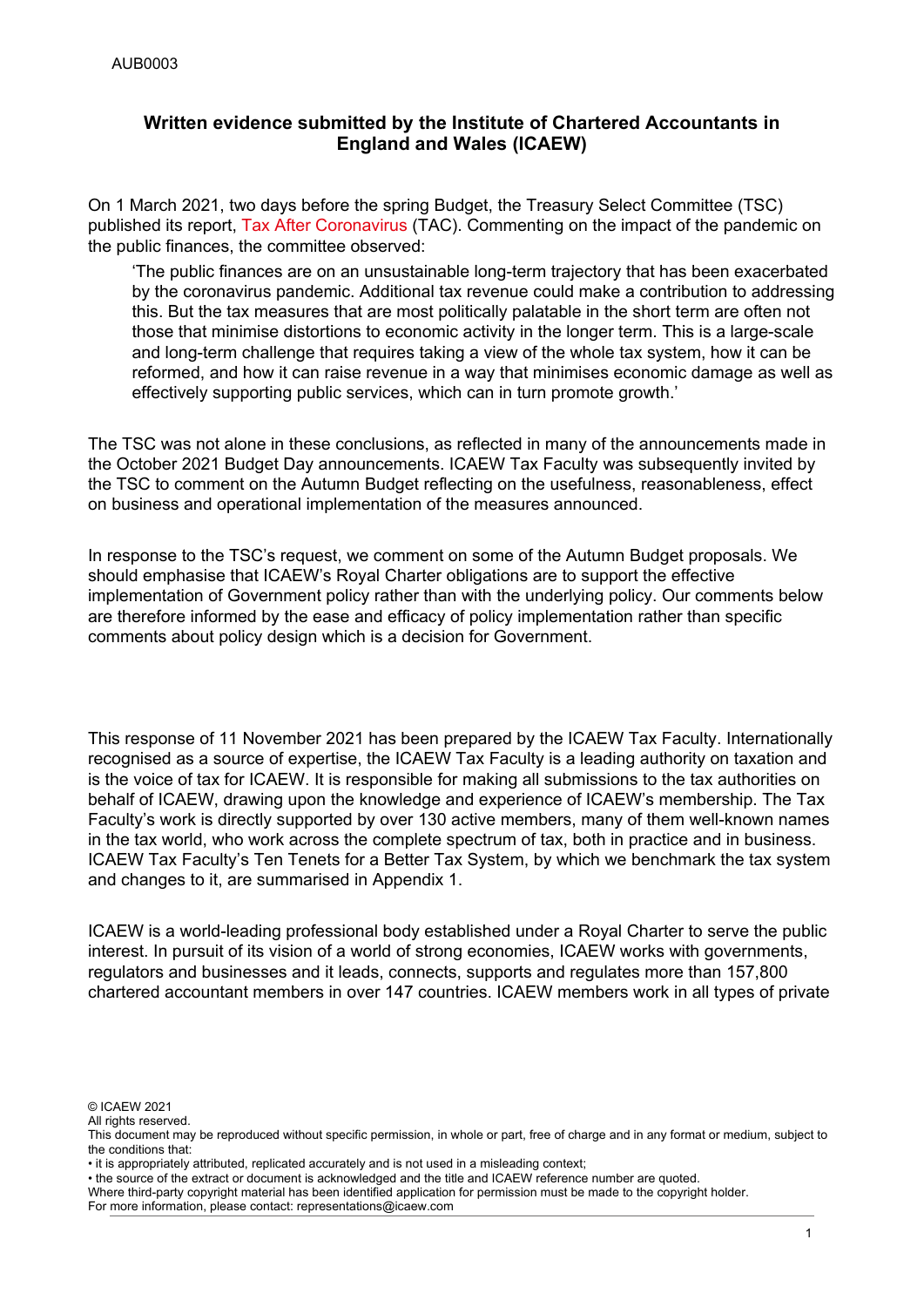### AUB0003

and public organisations, including public practice firms, and are trained to provide clarity and rigour and apply the highest professional, technical and ethical standards.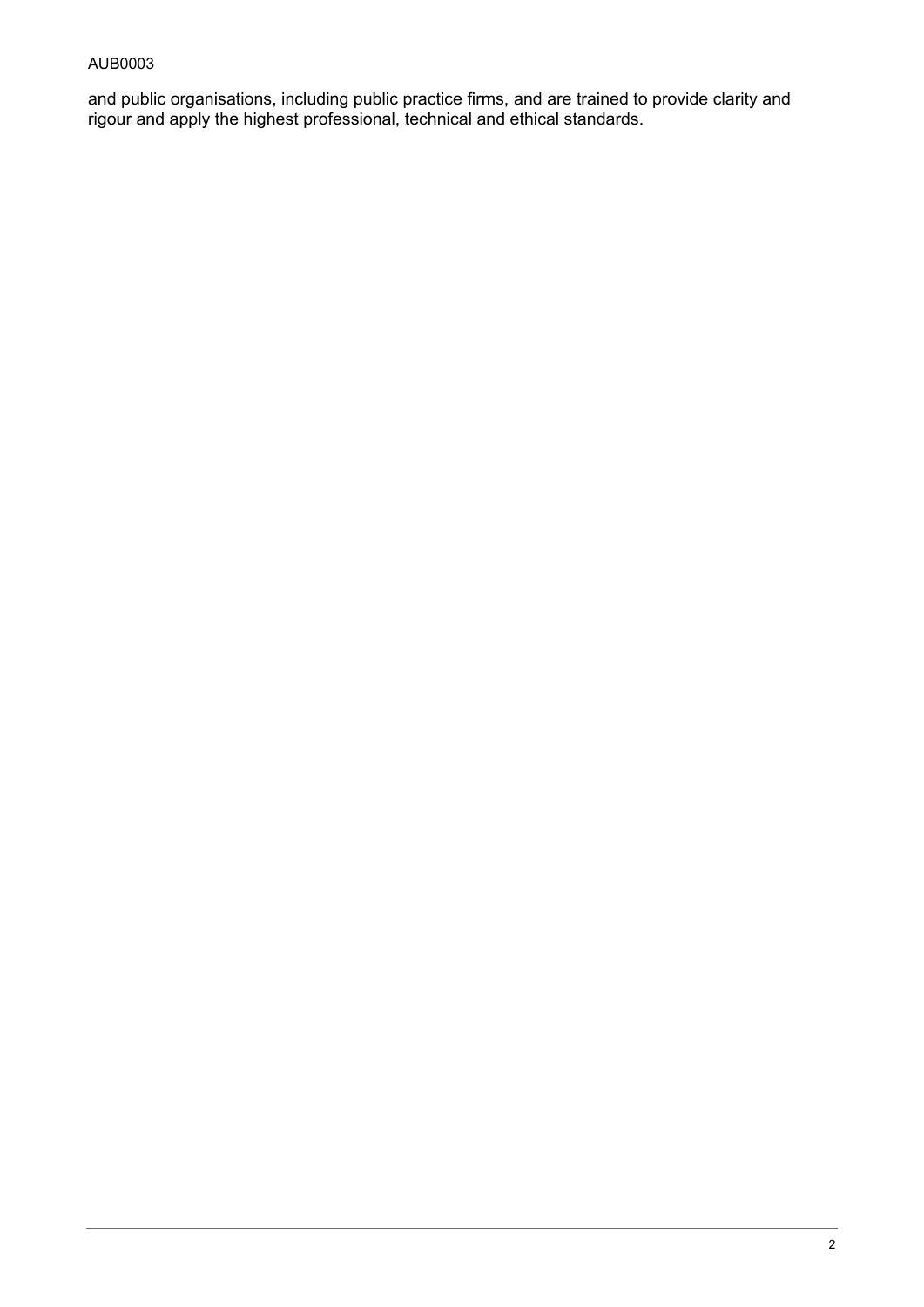# **GENERAL COMMENTS**

- 1. The government has not yet brought forward a tax strategy setting out what it wants to achieve from the tax system as recommended by the TSC's Tax after Coronavirus report.
- 2. While the Government's response to the consultation earlier this year, the Tax Administration Framework Review which forms part of the 10 year strategy, is expected shortly, this is unlikely to tackle some of the ongoing matters of concern to this committee such as the future taxation of work.
- 3. One strategy the TSC recommended should be included was how tax might help the UK towards 'Meeting climate change goals for net zero and other environmental objectives whilst giving consideration to those who are on lower incomes'. Given the role of the UK in hosting COP 26 so close to the Budget, it was particularly surprising that there was little mention of how the tax system might be used more strategically to support the UK's move to net zero. The need for a strategy for tax in relation to meeting climate change targets is likely to be a subject the TSC will return to in due course.

# **SPECIFIC COMMENTS**

#### **HEALTH AND SOCIAL CARE LEVY**

- 4. Increases in tax to fund health and social care were announced by the Prime Minister on 7 September 2021. This includes a temporary one-year increase in national insurance contributions (NIC) from 6 April 2022, before a new health and social care levy is introduced from 6 April 2023. Dividend tax rates will also increase from 6 April 2022.
- 5. The TAC report states:

'major reform of the tax treatment of the self-employed and employees is long overdue. The current system is confused, unfair and unsustainable. The review should incorporate the benefits which accrue upon payment of NICs and other taxes as well as the level, the incentives and the interaction of such taxes. It should look as far as is possible to eliminate the so-called 'three person problem' altogether.'

(Conclusions and recommendations, para 17)

- 6. The temporary increase in NIC on employment adds 1.25% to the employees' NIC and also 1.25% to the employers' contributions. Although a similar increase applies to self employed NIC and to dividend income, the overall increase adds 2.5% to the cost of employment as opposed to 1.25% to self employment. This widens rather than reducing the difference and so exacerbates rather than eliminates the so-called 'three person problem'.
- 7. The Health and Social care Levy (HSCL), which will replace the temporary increase in NIC, is a new tax, introduced without any prior consultation or real opportunity for debate, passing through the House of Commons in just one day. This is clearly contrary to the tax policy making process, reaffirmed by the Government in 2017, and we see no reason why this announcement had to be enacted in this way.
- 8. The TAC report states:

'The tax policy making process instituted in 2010 (and reaffirmed in 2017) appears to be sensibly designed; but concerns have been expressed to the Committee that the Government does not always adhere to it and so risks losing the confidence of stakeholders. If the process cannot be followed, for example because there is not enough time to cover all the stages before a change needs to be implemented, the Government should be open about it and should set out its reasons for doing so.' (Conclusions and recommendations, para 33)

#### **BASIS PERIOD REFORM**

9. The Autumn Budget announcements confirmed that reforms to the taxation of unincorporated businesses (known as 'basis period reform') would go ahead as planned, although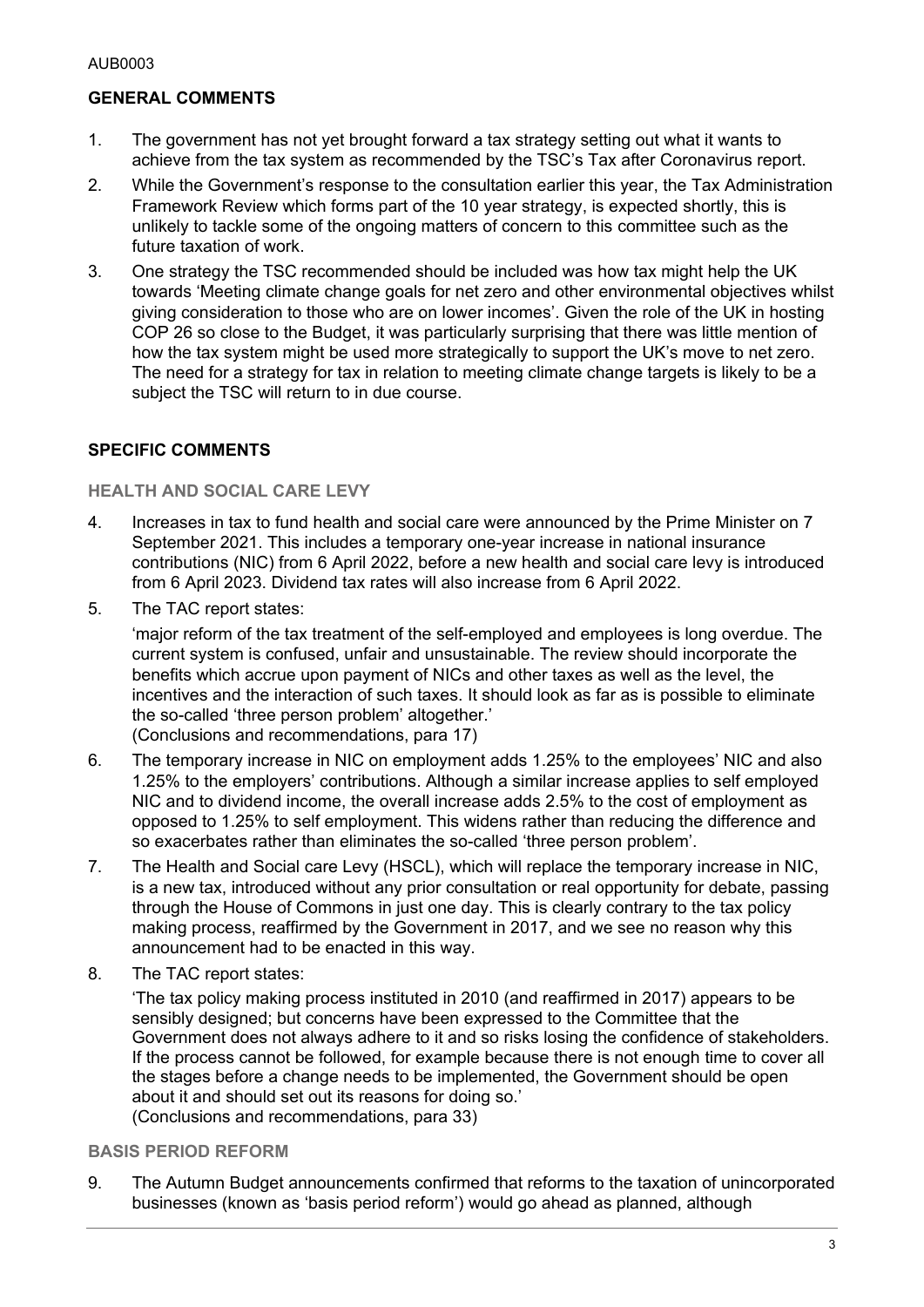implementation would take effect one year later than had previously been suggested, so from the tax year 2024/25. 2023/24 will be the transitional period. This announcement brought the timing of this reform into line with the one-year deferral to the [Making](https://www.icaew.com/insights/tax-news/2021/sep-2021/mtd-itsa-and-basis-period-reform-postponed) [Tax](https://www.icaew.com/insights/tax-news/2021/sep-2021/mtd-itsa-and-basis-period-reform-postponed) [Digital](https://www.icaew.com/insights/tax-news/2021/sep-2021/mtd-itsa-and-basis-period-reform-postponed) [for](https://www.icaew.com/insights/tax-news/2021/sep-2021/mtd-itsa-and-basis-period-reform-postponed) [income](https://www.icaew.com/insights/tax-news/2021/sep-2021/mtd-itsa-and-basis-period-reform-postponed) [tax](https://www.icaew.com/insights/tax-news/2021/sep-2021/mtd-itsa-and-basis-period-reform-postponed) changes announced in September.

- 10. We understand the legislative approach mandating the change to basis periods has been taken in order to simplify the system and use up all overlap relief in advance of Making Tax Digital.
- 11. Although this change will not be welcomed by all businesses, and in particular those for which fiscal year accounting is not possible, for example, seasonal businesses and large multi national partnerships, it could be argued that it aligns with the TSC's recommendation in relation to:

'reducing compliance costs, through appropriate tax simplification'. (Conclusions and recommendations, para 32)

- 12. We note that the vast majority of businesses already use fiscal year accounting and those which don't usually use a different date for good commercial reasons. It seems therefore that in mandating this reform for all businesses subject to income tax, it will create a new administrative burden for those businesses which will now need to use estimates and make amendments to their tax returns in order to comply with their future self assessment filing obligations, where no such requirement existed previously. We appreciate that this aspect of the change is subject to further consultation.
- 13. We note that the basis period changes also bring forward the time at which tax on trading profits becomes due for payment. Although tax payments by the self employed will still be based on two payments on account rather than the near to real time Pay As You Earn system which collects tax from employees, it will effectively reduce the tax payment timing gap for taxpayers who are not on a fiscal year end, although the precise impact will depend upon their year end..

#### **TAX STRATEGY TO MEET NET ZERO**

- 14. The Government has yet to develop a clear tax strategy to meet net zero.
- 15. From 1 April 2023 a new (lower) domestic band for air passenger duty (APD) will be introduced to cover flights within the UK, to support UK connectivity. In addition, a new (higher) ultra-long-haul band will be introduced to cover destinations with capitals located more than 5,500 miles from London, to align APD more closely with the government's environmental objectives.
- 16. The rates for the short and long-haul bands will increase in line with RPI, meaning a realterms freeze.
- 17. Meanwhile, fuel duty rates will remain frozen for 2022/23, for the 12th year in succession. No reference was made in the Budget to how fuel duty might be replaced.
- 18. It is not clear how these tax measures incentivise the behavioural changes needed to achieve net zero.

# **COMMENTS ON OTHER MEASURES**

**FILM AND HIGH-END TV TAX RELIEFS**

- 19. The TSC report advocates 'Securing a neutral tax system which treats similar activities in similar ways' para 32. This is achieved by the following measure.
- 20. Where a film is initially intended for theatrical release in cinemas but subsequently the intention changes so that it will be broadcast or available for stream on TV, the production no longer remains eligible for film tax relief, nor can it attract high-end TV tax relief.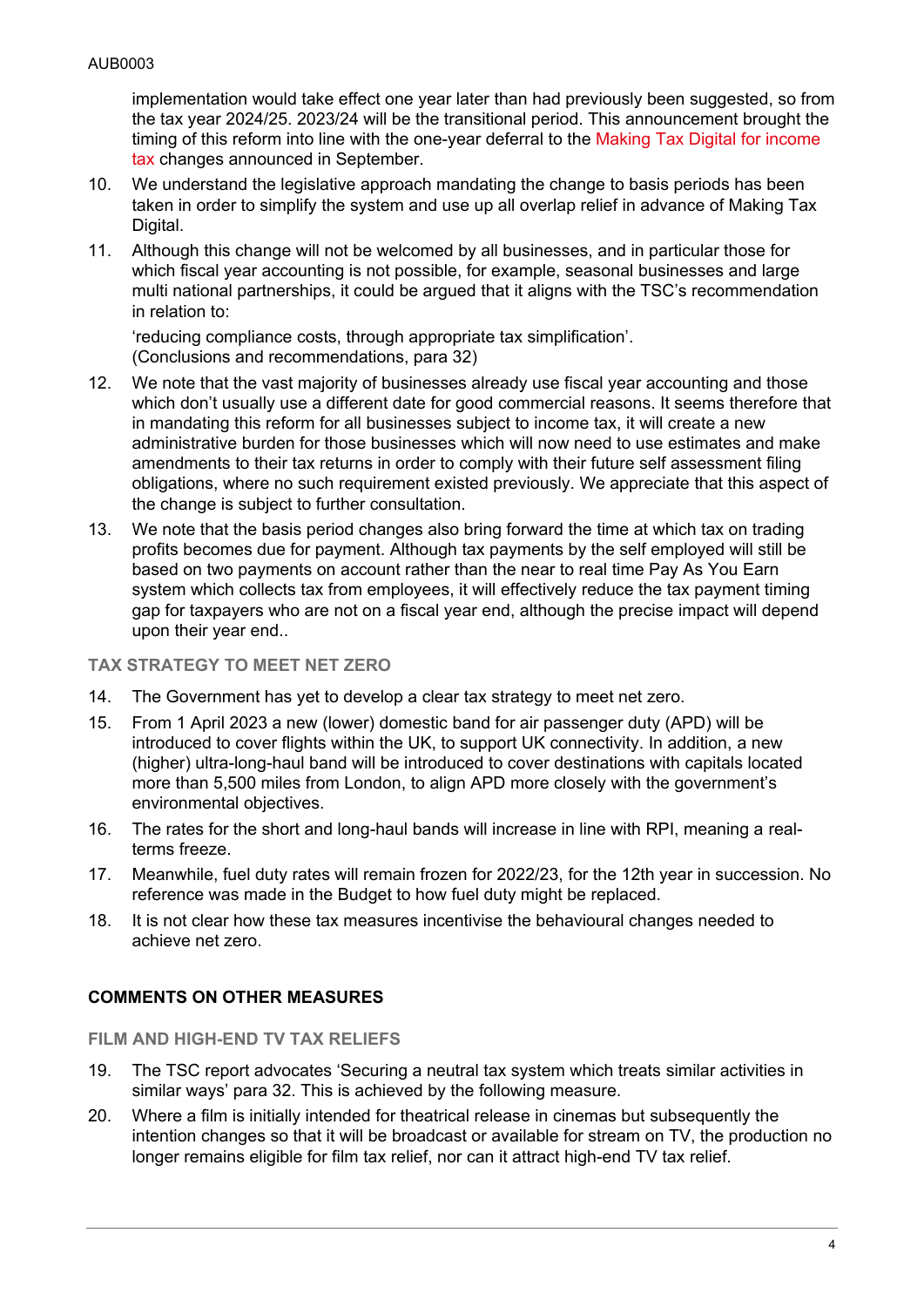### AUB0003

21. From 1 April 2022 changes to the qualifying conditions for these reliefs will mean that a film will continue to benefit from tax relief going forward if such a switch in intention takes place during the course of production activities.

### **FREEPORT TAX SITES**

- 22. It is not yet clear what effect the new Freeport tax sites will have on business and on local employment. In some senses they create a micro tax environment which will enjoy more favourable tax treatment. Their operation and progress is likely to be of considerable interest to the TSC as they develop as many of the recommendations made in the Committee's report are in point.
- 23. In the Spring Budget 2021, the government announced that following the completion of a bidding process, it would create eight freeports in different regions of England. The current freeports initiative forms part of the "levelling up" agenda.
- 24. The stated purpose behind freeports is to encourage businesses to create new hubs of global trade that will transform economic prospects and job opportunities for local communities. Freeports are special economic areas where the normal custom rules do not apply and which allow for duties etc on imports of goods to be suspended or deferred until the either goods enter the domestic market or are re-exported, in the latter case potentially resulting in no customs duty being payable.
- 25. In addition, within the wider freeport area, special tax sites of up to six square kilometres may be designated which will provide very generous tax incentives for development and operations within them, including:
	- enhanced capital allowances on plant and machinery and structures and buildings,
	- stamp duty land tax relief on the purchase of land,
	- business rates relief, and
	- an employers' NIC holiday for up to three years for new employees in a freeport zone, up to a £25,000 limit.
- 26. The tax sites bear some comparison with the former enterprise zones, but the reliefs available are far more generous.
- 27. The first designated tax sites have been announced in Humber, Teesside and Thames freeports and while as yet no freeports have been designated beyond those announced in England, the government is committed to establishing at least one freeport in Scotland, Wales and Northern Ireland.
- 28. They will be able to begin initial operations from November 2021.

**BUSINESS RATES AND ONLINE SALES TAX**

- 29. The TSC has long argued that the business rates system needs reform and has encouraged government to improve the overall functioning of the business rates system for the long term.
- 30. There has been a concern for many years that business rates impact "bricks-and-mortar" businesses more than online businesses and that this imbalance is fuelling the death of the high street. Before the Budget, there was much speculation that the government might introduce an online sales tax to help fund a reduction in the business rates charge.
- 31. The government has now published a final review of business rates.
- 32. The final review makes it clear that there is little appetite in government to consider making radical changes to the underlying structure of business rates. However, a number of announcements were made to help alleviate some of the burdens placed on businesses, especially for businesses in the hospitality sector. The changes to improve the existing system included:
	- Moving to three-yearly revaluations currently the aim is for five years but the proposed revaluation for April 2020 was cancelled and will now take place in England in April 2023, moving to a three-year cycle from that date.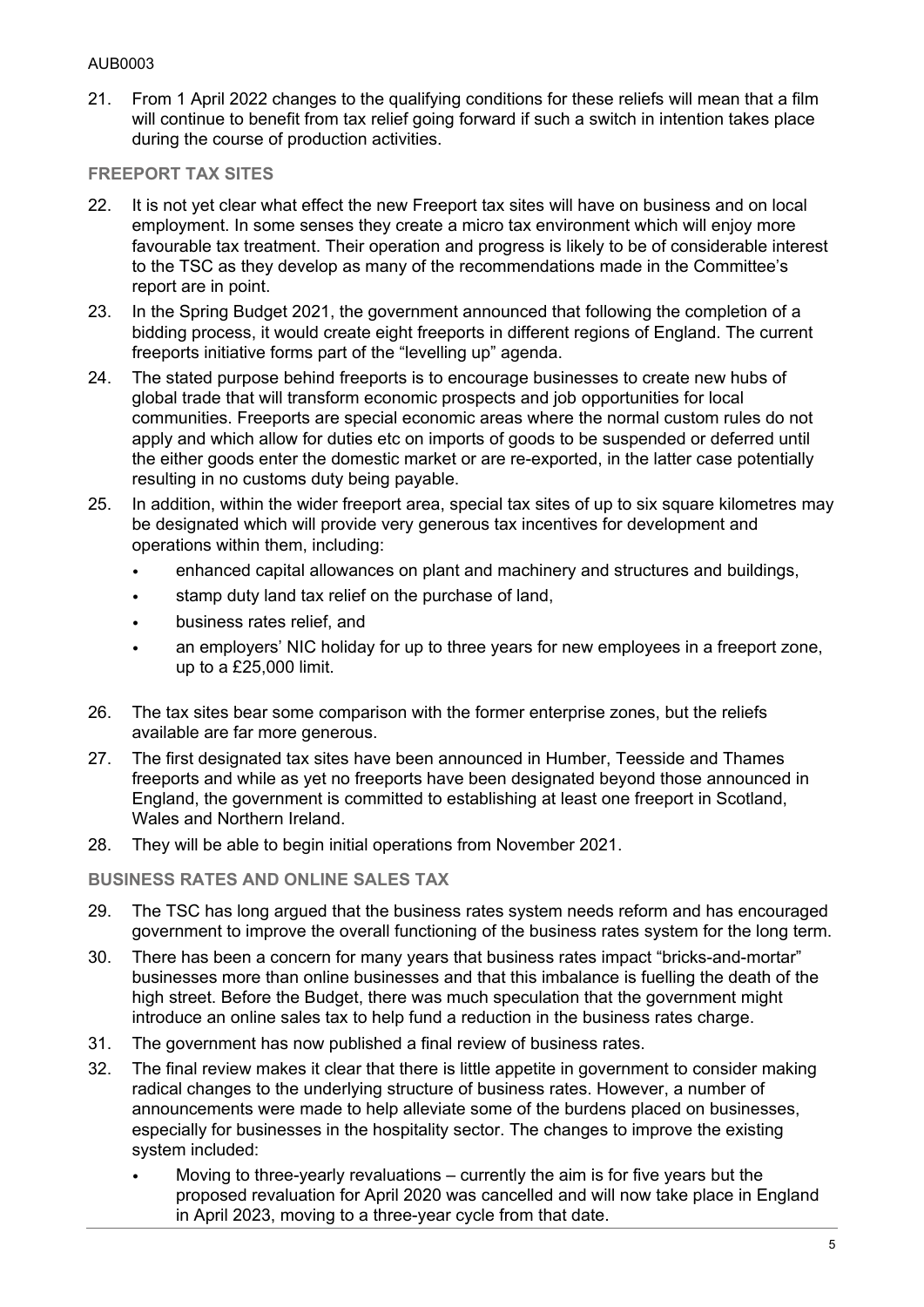- Freezing the business rates multiplier in April 2022 for a second year running. This is the mechanism whereby rates are usually increased annually in line with CPI. While this may not seem significant, the net benefit to business per year over the review period is about £900m per year.
- From April 2023, the introduction of a new relief which will give 100% rates relief for a year on improvements made to an existing property which increase its rateable value. The government will publish a consultation document on how best to implement this relief, which will take effect in 2023.
- Supporting the net zero target by introducing, from 1 April 2023 for a period of 12 years, a targeted business rate exemption for eligible plant and machinery used in onsite renewable energy generation and storage, and a 100% relief for eligible heat networks.
- For the year 2022/23, introducing a new 50% business rates relief for retail, hospitality, and leisure sectors, capped at £110,000.
- 33. The government also announced that it will shortly publish a consultation document outlining the arguments for and against an online sales tax which might be used (perhaps even hypothecated) to reduce business rates. Given that this consultation will be about the merits of such a tax rather than explore the detail of how such a tax might be designed, it is unlikely that such a tax would be introduced in the immediate future.